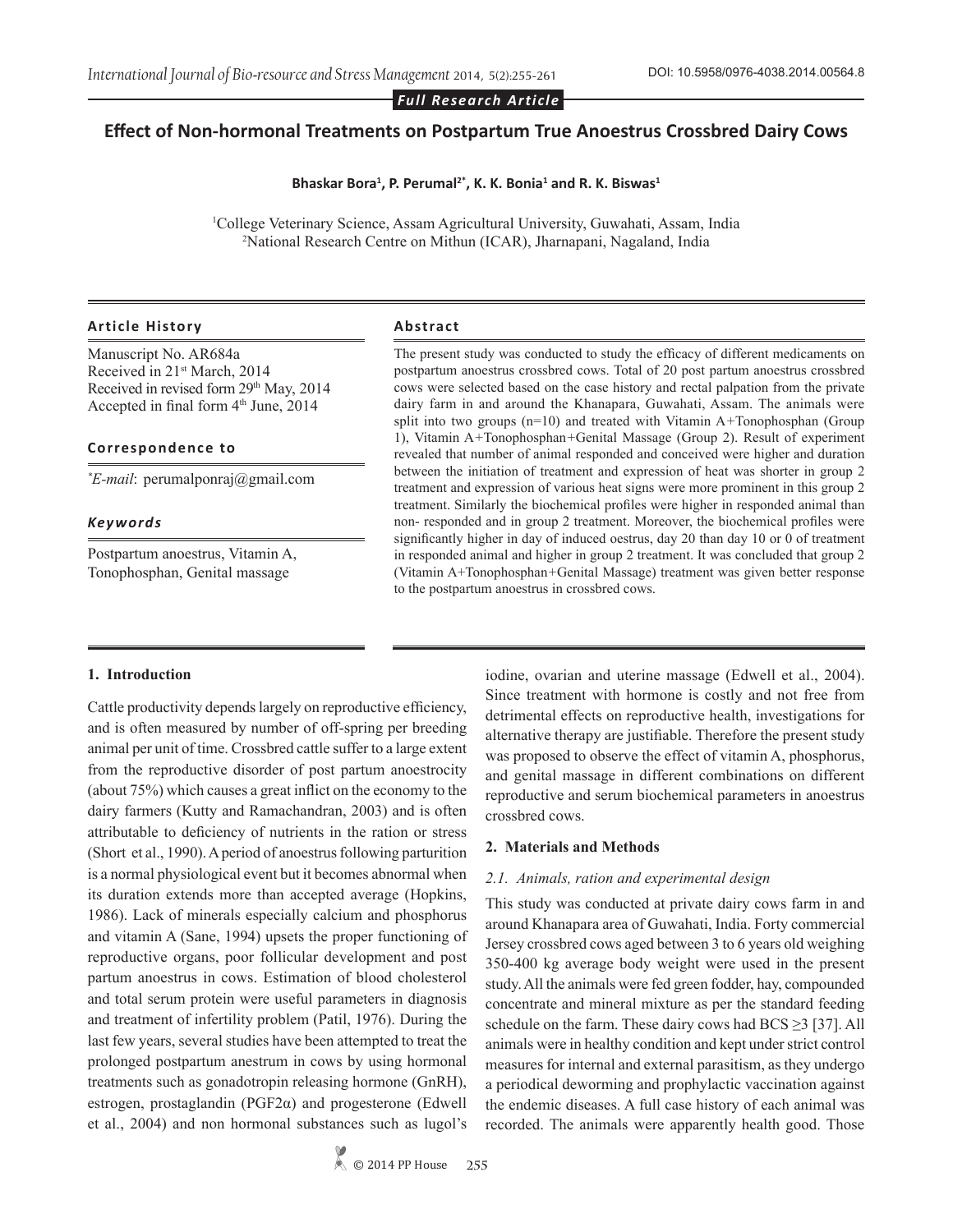animals did not show any visible signs of oestrus after day 90 parturition were selected for the study. All cows in the present study were subjected to rectal examination of genitalia twice weekly for three successive weeks to follow up the reproductive status of each animal. According to the ovarian findings, the cows without any structure on their ovaries (true anoestrus) were selected.

Treatment cows without any structure on their ovaries (true anestrus). Cows (n=20) had smooth structureless ovaries without CL. They were diagnosed as true- anoestrus. The forty animals were split equally into four groups.

Group 1 (n=10): Cows were treated with a combination of 6 lakh IU Veta A (TTK Healthcare Limited, Vijayawada) and 5 ml Tonophosphan (Intervet India Pvt. Ltd, Pune) injection given intramuscularly at alternate days for five occasions, group II (n=10): cows were received intramuscular injections of 6 lakh IU Veta A (vitamin A) and 5 ml Tonophosphan at alternate days for five occasions. In addition genital organs were massaged on the days of treatment.

#### *2.2. Estrus evaluation and fertility traits*

Response of different animals groups to various treatments was evaluated. Cows were observed twice daily at a 12 hr interval by experienced herdsman for at least one hour for estrous signs, especially the acceptance of cows to the bull, mounting, bellowing, restless and sniffing of external genitalia. The day at which the female stand to be mounted was considered the day of estrus. The females were checked for pregnancy 90 days after artificial insemination by palpation per rectum. Fertility measures including the number of animal responded the mean interval between initiation of treatment and onset of oestrus and conception rates were recorded.

### *2.3. Biochemical analysis*

Blood samples for biochemical analysis of serum calcium, inorganic phosphate, total protein, and total cholesterol were simultaneously collected from jugular vein into test tubes on day 0, 10, 20, 30 of experiment. The collected blood was immediately centrifuged and serum samples transferred into sterilized test-tubes and stored at -20°C until assayed. Serum calcium, serum inorganic phosphorous, total protein and total cholesterol were estimated with the diagnostic kit (Crest Biosystems, Goa).

### *2.4. Statistical analysis*

Data were expressed as mean±SEM. The data were analyzed statistically by ANOVA method and student's 'test' was used to detect differences among means using SPSS 15 (SPSS, Chicago, IL, USA). Reproductive performance percentages were analyzed by the Chi-square test.

#### **3. Results and Discussion**

The problem of postpartum infertility is one of the well known drawbacks in cattle production, resulting in substantial financial losses due to prolongation of the service period and culling (Bailey et al., 1999). Group 2 had significantly (*p<*0.05) shorter onset of estrus and increased the incidence of estrus and conception rate in comparison to the other treatment group. This result is in agreement with some earlier studies (Mathur et al*.,* 2005) in cow and buffaloes (Zaabel et al*.,* 2009). This indicates that group 2 treatment of smooth inactive ovary in cows could be profitable.

In the present study intramuscular injections of vitamin A and Tonophosphan might have corrected true anoestrus condition in the experimental cows of group I and II by stimulating gonadal and genital activities and thus promoting the secretion of gonadotropic hormones through hypothalamo-pituitarygonadal-axis. The present findings gained support from the observation of Palmer et al*.* (1941) who stated that ovarian functions are interfered with phosphorus deficiency through a decrease in secretion of FSH. Moreover phosphorus and Vitamin A deficiency is known to be frequently associated with poor follicular development, atresia, postpartum anoestrus condition and impaired fertility in cows (Sane, 1994).

Higher response was obtained in anoestrous crossbred cows of group II in respect of induction of oestrus and conception as compared to that in group I, which might be due to additional genital massage resorted to in the animals of treatment group II. Positive response with genital massage in treating anoestrus condition along with other drug combination was reported by Zaabel et al. (2009). Massage of the genital organs might have caused stimulation of the anterior pituitary that resulted in release of gonadotropic hormones which could help in folliculogenesis through the utero-pituitary-ovarian-axis.

## *3.1. Interval between initiation of treatment and onset of oestrus*

Almost similar interval for induction of oestrus in postpartum anoestrous cows with the treatment combination of vitamin A and Tonophosphan was reported by Kumar (1986) in buffalo cows (22.30 days) and Mathur et al*.* (2005) in Sahiwal cows  $(21.00\pm6.43$  days). Although the mean interval between treatment and induced oestrus was found to vary nonsignificantly between the groups (Table 1), the interval was shorter in group II which indicated that the efficacy of genital massage rendered in that group. Critical difference test revealed that there was earlier occurrence of post treatment oestrus in group I than group II. Earlier induction of oestrus in group I could be attributed to influence of genital massage used on gonadotropic hormone activity.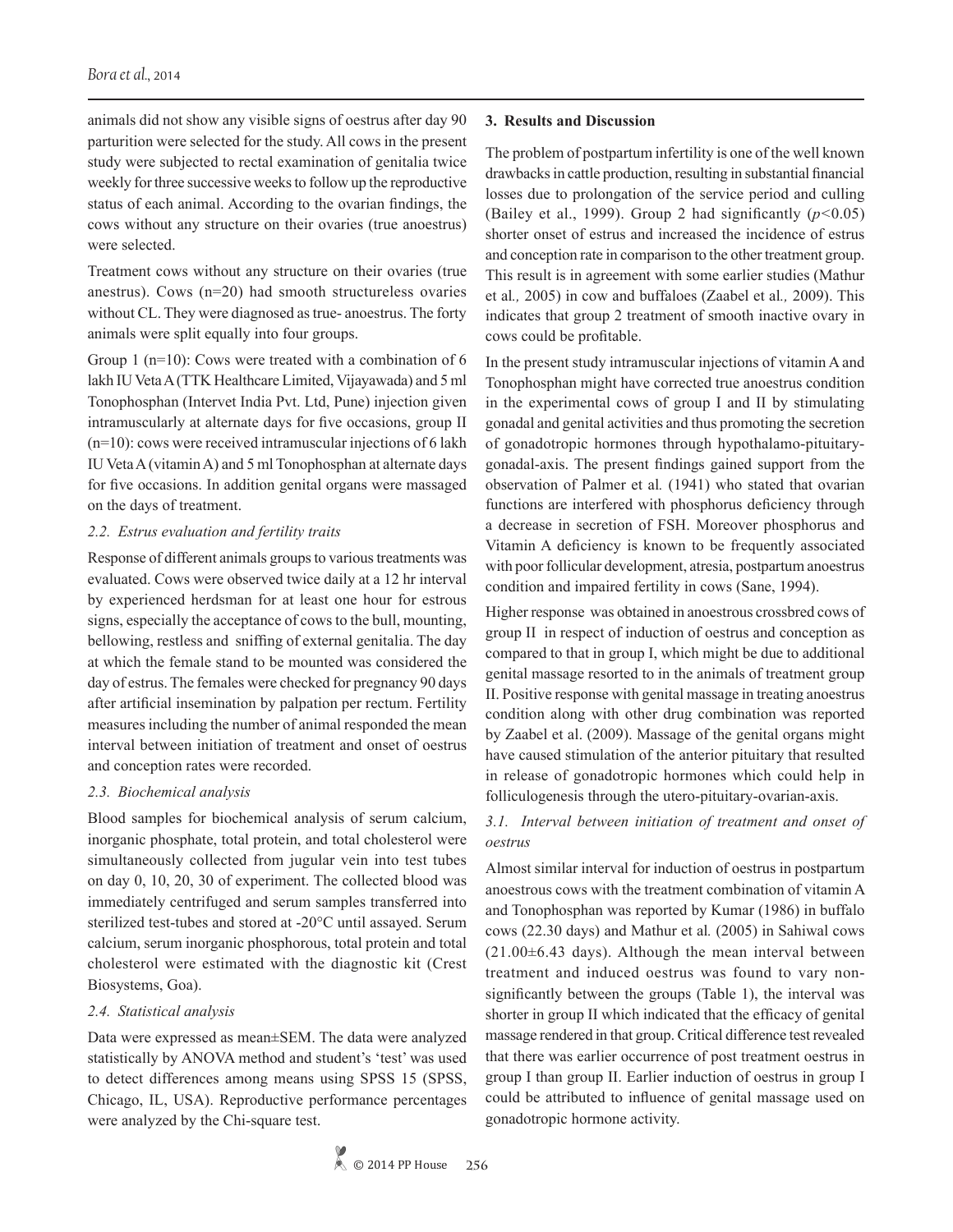# *3.2. Signs of oestrus*

In the present study, the various signs of oestrus recorded in the crossbred cattle at induced oestrus were mounting, bellowing, restlessness, sniffing of external genitalia, reduced milk yield and loss of appetite (Table 2). Bellowing and restlessness were two most prominent signs of oestrus in the groups of cows that responded treatment. The frequency of occurrence of bellowing and restlessness was found highest in the cows of group II (85.71% and 100% respectively) followed by group I cows (83.33% and 83.33% respectively). Other signs of oestrus viz., mounting, sniffing of external genitalia, reduced milk yield and loss of appetite were observed comparatively in lesser percentages in both the groups in comparison with the two premier signs of oestrus viz., bellowing and restlessness. However, reduced milk yield was exhibited by moderately higher percentages of cows in II (71.43) than in group I (66.67) cows.

Higher frequencies of occurrence of the signs of oestrus were observed in the cows of group II treated with the combination of vitamin A, Tonophosphan and genital massage followed by the cows of group I treated with vitamin A and Tonophosphan which could be due to the incorporation of additional genital massage which had stimulated the hypothalamo pituitary ovarian axis which could cause difference in endocrine status. The signs of oestrus observed in the present study in the two treatment groups appeared to be physiological and comparable with the classical signs of oestrus as stated by McDonald (1977).

# *3.3. Biochemical analysis*

# *3.3.1. Serum calcium*

The mean serum calcium level was found to be the lowest on day 0 of treatment among all the days of observation in anoestrous crossbred cows of the two groups that responded to treatment (Table 3). Similar concentration of serum calcium was reported by Yadav et al. (2004). Low serum calcium level in the postpartum anoestrous crossbred cows could be consequential to drainage of calcium during lactation (Pareek and Deen, 1985), since calcium played a vital role in GnRH stimulation for the release of LH from pituitary cells, the concentration of which is required to rise for approaching oestrus (Wagner, 1980). Release of LH was known to be prevented in absence of calcium or in the presence of calcium blocking agents (Hurley

and Doane, 1989). Low level of calcium was found to be associated with reduced steroidogenesis in the ovaries leading to the condition of anoestrus in cows (Shemesh et al., 1984).

Analysis of variance showed that there was significant difference (*p<*0.01) in the serum calcium level between the days of observation in the two groups (Table 3). Critical difference test revealed no significant difference in mean serum calcium level between day 0 and day 10 of treatment in both the experimental groups. Serum calcium level increased significantly  $(p<0.01)$ on day 20 of treatment as compared to day 10 in the two groups. The highest level of serum calcium was obtained on the day of induced oestrus in both the treated groups, which was significantly higher  $(p<0.01)$  than that on day 20. Increasing trend of serum calcium concentration after treatment with significant difference between the condition of anoestrus and oestrus was also reported by Hazarika (2001) in cows. However, non-significant increase in the serum calcium level of post partum cattle following treatment was reported by Shah et al. (2003). The highest level of serum calcium in the cows of different groups at induced oestrus in the present study might be due to increased level of estrogen which mobilized calcium from different body depots to blood that is necessary for genital tract contraction (Hafez, 1987). The serum calcium level obtained in the cows of different groups at induced oestrus was almost similar to that of Yadav et al*.* (2004).

Although there was no significant difference in mean serum calcium level on different days of observation between the treatment groups, it was slightly higher in group II on day 20 of treatment and the day of induced oestrus. This might explain better response in inducing oestrus and earlier induction of oestrus in group II cows treated with vitamin A, Tonophosphan along with genital massage. Sarkar et al*.* (1990) reported that serum calcium concentration was increased following Tonophosphan therapy due to mobilization of calcium from bone by the stimulation of the parathyroid gland.

In the animals that did not respond to treatment for induction of oestrus the mean serum calcium level showed non-significant difference between the days of observation in both the groups (Table 3). This might imply individual differences to treatments applied in both the groups that led to non-significant gradual rise in serum calcium level during the period of observation. In the non-responded cows, the calcium level in the circulation

| Table 1: Effect of different treatment protocols on the estrus evaluation and fertility traits (mean±S.E.) in crossbred cows |                                            |             |                            |              |                                       |  |  |  |
|------------------------------------------------------------------------------------------------------------------------------|--------------------------------------------|-------------|----------------------------|--------------|---------------------------------------|--|--|--|
| Group                                                                                                                        | Treatment applied                          | No. of cows | No. of cows<br>No. of cows |              | Interval (days) between initiation of |  |  |  |
|                                                                                                                              |                                            | treated     | responded                  | Conceived    | treatment and onset of oestrus        |  |  |  |
|                                                                                                                              | Vitamin A+Tonophosphan                     | 10          | $6(60.00\%)$               | $3(50.00\%)$ | $21.17\pm1.08(18-25)$                 |  |  |  |
| $\mathbf{I}$                                                                                                                 | Vitamin A+Tonophosphan<br>+Genital massage | 10          | $7(70.00\%)$               | $4(57.14\%)$ | $19.86 \pm 1.10$ (15-23)              |  |  |  |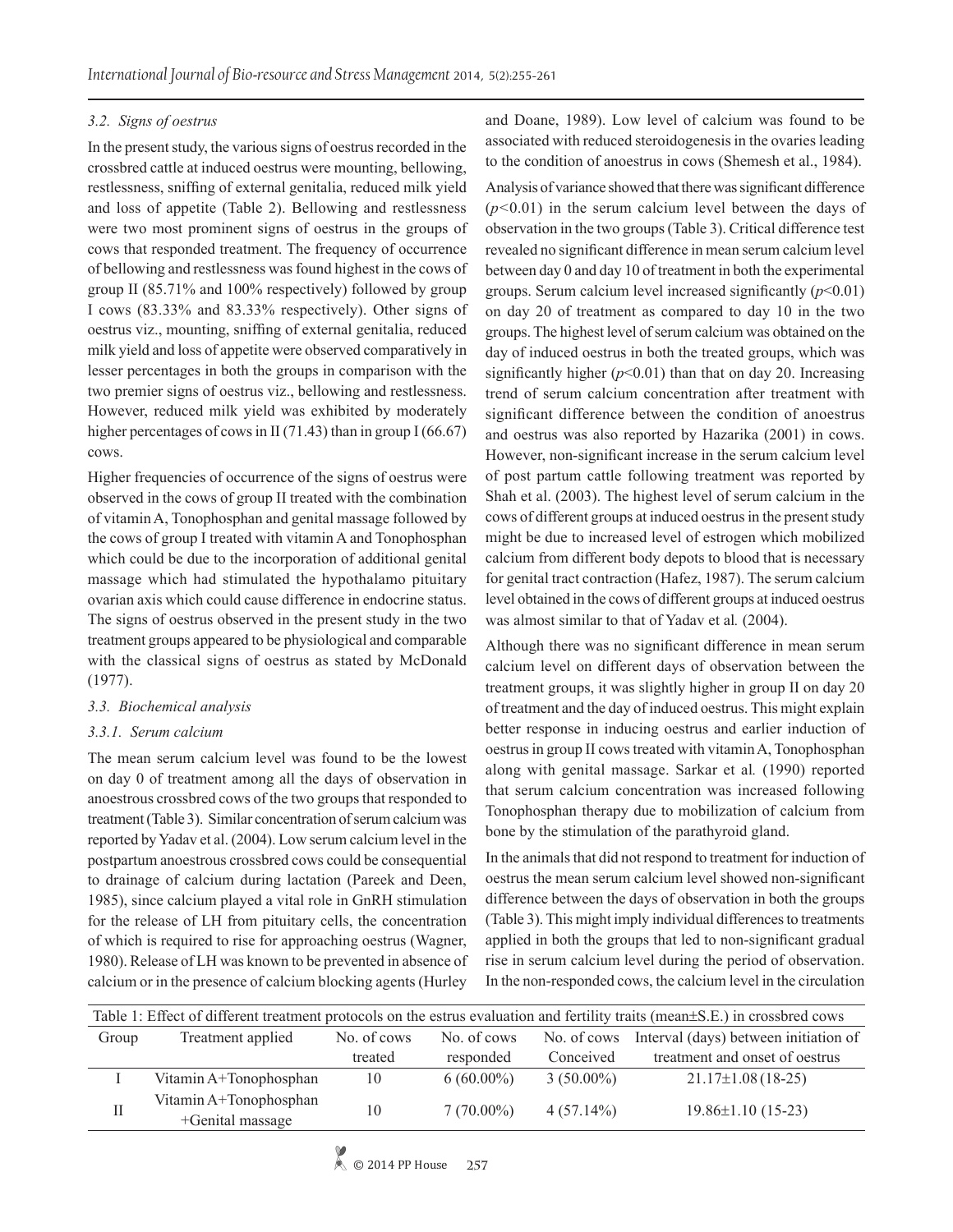might not have reached optimal level essential for showing oestrus symptoms, as calcium is necessary to sensitize the tubular genitalia for the action of hormones (Moddie, 1965).

## *3.3.2. Serum inorganic phosphorus*

The concentration of the mean serum inorganic phosphorus was found to be the lowest on day 0 of treatment among all the days of observation in anoestrous crossbred cows of all the groups that responded to treatment (Table 4). Similar figures for serum concentration of phosphorus were recorded by Ramakrishna (1997). The low level of serum inorganic phosphorus in the anoestrous crossbred cows obtained in the present study might be due to secretion of large quantity of phosphorus into milk in lactating cows and the resulting exhaustion of phosphorus reserve which might cause anoestrus. Association of low blood phosphorus level and anestrum condition has been documented (Dindorkar and Kohli, 1979). Lower level of phosphorus might be a contributing factor in inhibiting the anterior pituitary resulting in suppression of ovarian activity (Behera et al*.*, 1993). Marginal deficiency of phosphorus in serum might cause disturbance in pituitary-ovarian axis without manifestation of

Table 2: Frequency of occurrence of different signs of oestrus in different groups of anoestrous crossbred cows responded to treatment

| Signs of oestrus               | Frequency of occurrence (%)                                                             |                  |  |  |  |
|--------------------------------|-----------------------------------------------------------------------------------------|------------------|--|--|--|
|                                | Group $I(n=6)$<br>50.00(3)<br>83.33(5)<br>83.33(5)<br>33.33(2)<br>66.67(4.)<br>50.00(3) | Group II $(n=7)$ |  |  |  |
| Mounting                       |                                                                                         | 57.14(4)         |  |  |  |
| Bellowing                      |                                                                                         | 85.71 (6)        |  |  |  |
| Restlessness                   |                                                                                         | 100.00(7)        |  |  |  |
| Sniffing of external genitalia |                                                                                         | 57.14(4)         |  |  |  |
| Reduced milk yield             |                                                                                         | 71.43(5)         |  |  |  |
| Loss of appetite               |                                                                                         | 57.14(4)         |  |  |  |
|                                |                                                                                         |                  |  |  |  |

deficiency symptoms (Das et al*.,* 2002).

Analysis of variance showed that the level of inorganic phosphorus varied significantly between the days of observation in the two groups (Table 4). Critical difference test revealed that the value was significantly higher  $(p<0.01)$  on day 20 of treatment as compared to day 0 in both the groups. The serum phosphorus concentration was significantly higher  $(p<0.01)$  on the day of induced oestrus as compared to that on day 20 of treatment in both the groups. The significantly higher inorganic phosphorus level on day 20 of treatment in comparison with that on day 0 in both the groups might be due to use of therapy. Similar increasing pattern in phosphorus level after treatment was also reported by Shah et al*.* (2003). Rise in estrogenic activity as a result of stimulation due to massage of genitalia might explain significantly higher level of serum inorganic phosphorus in group II on day 20 of treatment than that on anoestrus state on day 0. Significantly elevated concentration of serum inorganic phosphorus obtained on the day of induced oestrus in both the groups might reflect a concomitant increase of the mineral level with increase in estrogen concentration during oestrus which was responsible for increased phosphorus absorption and retention during reproductive phase (Mc Dowell, 1985). The level of serum inorganic phosphorus at induced oestrus in cows recorded in the present investigation was comparable with that reported by Das et al. (2002).

In the non-responded anoestrous cows the mean serum inorganic phosphorus level increased gradually but nonsignificantly (Table 4) from day 0 of treatment during all the days of observation in both the treatment groups, which might be due to difference in individual physiological status of animals. Similar non-significant increase in phosphorus level was also reported in the non-responded anoestrous heifers after treatment by Behera et al*.* (1993).

| Table 3: Level of serum calcium (mean±S.E.) at different days of observation in different groups of anoestrous crossbred cows |                                                                                                                       |                        |                        |                            |                               |                                   |             |                  |  |  |
|-------------------------------------------------------------------------------------------------------------------------------|-----------------------------------------------------------------------------------------------------------------------|------------------------|------------------------|----------------------------|-------------------------------|-----------------------------------|-------------|------------------|--|--|
| Group                                                                                                                         |                                                                                                                       |                        | Respond                |                            | Non-respond                   |                                   |             |                  |  |  |
|                                                                                                                               | Day $0$                                                                                                               | 10                     | 20                     | Day of in-                 | Day 0                         | 10                                | 20          | Day of in-       |  |  |
|                                                                                                                               |                                                                                                                       |                        |                        | duced oestrus              |                               |                                   |             | duced oestrus    |  |  |
|                                                                                                                               | $10,32^{a+0}06$                                                                                                       | $10.47^{\circ}$ = 0.06 | $1072^{b+0}11$         | $11.10^{\circ}$ $\pm 0.09$ | $10.15\pm0.09$ $10.19\pm0.10$ |                                   | $1023+010$  | $10.26 \pm 0.10$ |  |  |
| П                                                                                                                             | $1037^{a+0}$ 10                                                                                                       | $10.524 \pm 0.10$      | $10.90^{\circ}$ ± 0.09 | $11.15^{\circ} \pm 0.09$   |                               | $10.20 \pm 0.07$ $10.25 \pm 0.08$ | $1028+0.08$ | $10.32 \pm 0.07$ |  |  |
|                                                                                                                               | Figures with same superscript $(a, b, c)$ do not differ significantly $(nc, 0.01)$ in rows within the responded group |                        |                        |                            |                               |                                   |             |                  |  |  |

Figures with same superscript  $(a, b, c)$  do not differ significantly  $(p<0.01)$  in rows within the responded group

Table 4: Level of serum inorganic phosphorus (mean±S.E.) at different days of observation in different groups of anoestrous crossbred cows

| Group  |           | Respond                                                                        |    |                                                                                                                                                                                                                                                                                                                               |               | Non-Respond   |               |                |  |
|--------|-----------|--------------------------------------------------------------------------------|----|-------------------------------------------------------------------------------------------------------------------------------------------------------------------------------------------------------------------------------------------------------------------------------------------------------------------------------|---------------|---------------|---------------|----------------|--|
|        | Day 0     | 10                                                                             | 20 | Day of induced                                                                                                                                                                                                                                                                                                                | Day $0$       | 10            | 20            | Day of induced |  |
|        |           |                                                                                |    | oestrus                                                                                                                                                                                                                                                                                                                       |               |               |               | oestrus        |  |
|        |           | $4.53^{\circ}$ + 0.18 $4.74^{\circ}$ + 0.19 $4.96^{\circ}$ + 0.21              |    | $5.52 + 0.23$                                                                                                                                                                                                                                                                                                                 | $428+0.08$    | $4.34\pm0.07$ | $437+0.07$    | $4.40\pm0.08$  |  |
| Н      |           | $4.56^{\text{a}}\pm 0.16$ $4.76^{\text{ab}}\pm 0.15$ $4.99^{\text{b}}\pm 0.25$ |    | $5.56^{\circ}$ + 0.15                                                                                                                                                                                                                                                                                                         | $4.31\pm0.10$ | $4.38\pm0.11$ | $4.40\pm0.12$ | $4.44\pm0.12$  |  |
| $\sim$ | $\ddotsc$ |                                                                                |    | $\cdot$ , $\cdot$ , $\cdot$ , $\cdot$ , $\cdot$ , $\cdot$ , $\cdot$ , $\cdot$ , $\cdot$ , $\cdot$ , $\cdot$ , $\cdot$ , $\cdot$ , $\cdot$ , $\cdot$ , $\cdot$ , $\cdot$ , $\cdot$ , $\cdot$ , $\cdot$ , $\cdot$ , $\cdot$ , $\cdot$ , $\cdot$ , $\cdot$ , $\cdot$ , $\cdot$ , $\cdot$ , $\cdot$ , $\cdot$ , $\cdot$ , $\cdot$ |               | $\cdots$      |               |                |  |

Figures with same superscript (a, b, c) do not differ significantly  $(p<0.01)$  in rows within the responded group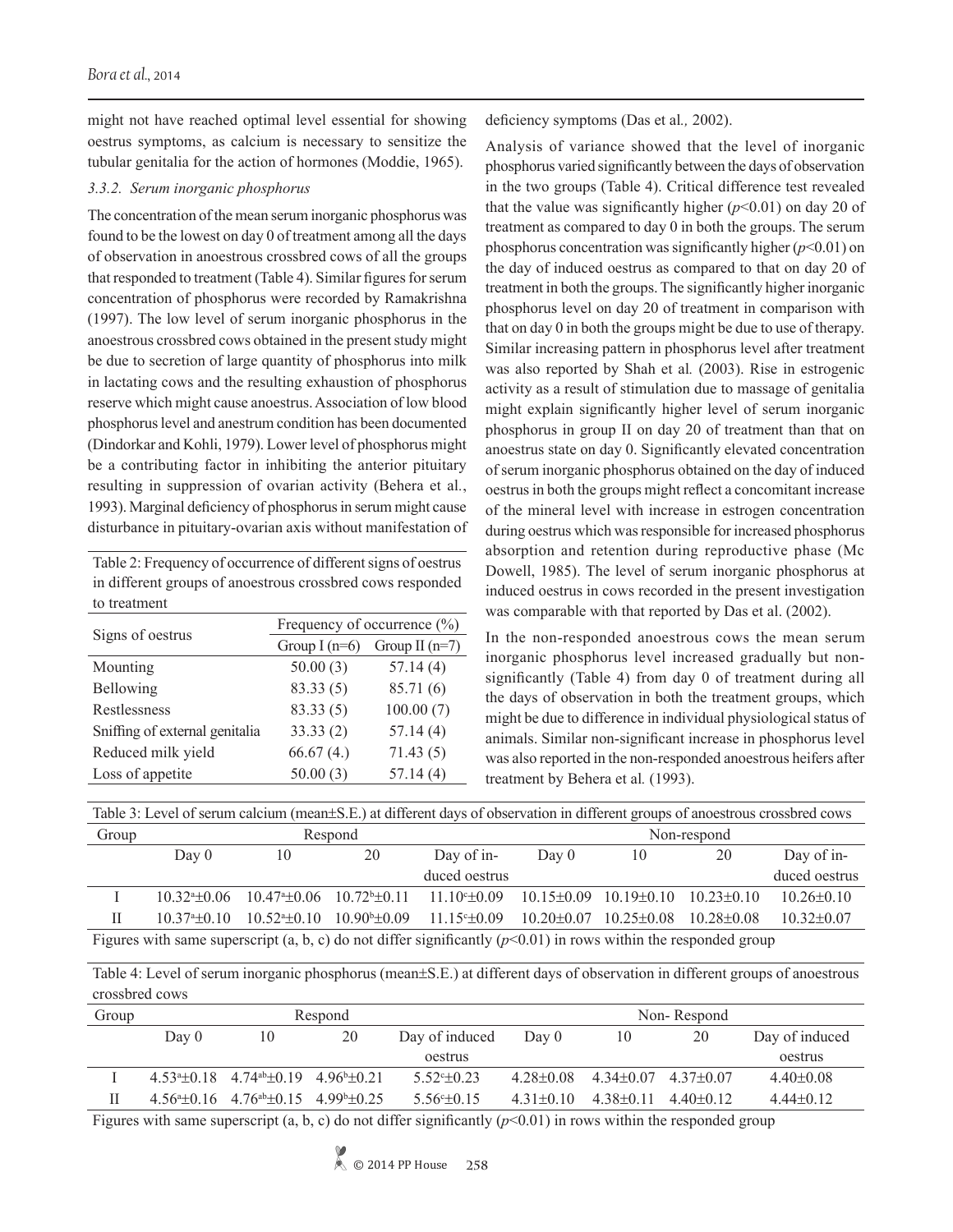## *3.3.3. Serum total protein*

The mean serum total protein level of the responded anoestrous crossbred cows on day 0 of treatment was found to be lower than that of the other days of observation in both the groups (Table 5). Present findings in the anoestrous cows are in agreement with the level of serum total protein reported by Vhora et al. (1995) in anoestrous crossbred cows. Lower blood protein concentration was reported to be associated with anoestrus condition in cows (Sane et al., 1994) which could be due to resultant lesser functioning of pituitary and reproductive organs (Maynard, 1979). The lower level of serum protein might cause deficiency of certain amino acids required for synthesis of gonadotropin, thereby causing reproductive disturbance of failure of oestrous cycle (Vhora et al., 1995). Production of higher quantum of milk in the experimental cows that required higher level of protein might affect reproduction during post partum period.

After treatment the mean level of serum total protein on day 20 was found to be significantly higher  $(p<0.01)$  than that of anoestrous cows on day 0 of treatment in both the groups (Table 5). This could be due to positive effect of treatment since administration of vitamin A and phosphorus might improve serum protein level as depletion of vitamin A, phosphorus and protein in blood was interrelated (Roberts, 1971). It was observed that the level of serum total protein increased gradually and reached the peak level on the day of induced oestrus in all the responded cows of both groups. Similar increasing trend was also reported by Shah et al. (2003). Serum total protein level on the day of induced oestrus was found to be significantly higher (*p*<0.01) than that of day 20 of treatment in both the groups. Significantly higher level of serum total protein during the oestrous period of the experiment might be one of the contributory factors causing rising of estrogen level resulting in induction of oestrus. Synthesis of steroid was

found to be related to energy status of animals (Hafez, 1987). A certain amount of optimal protein level was necessary for expression of oestrus in cows (Zaabel et al., 2009).

Although mean level of the non-responded anoestrous cows did not vary significantly between the days and between the treatments groups it was observed that there was a gradual increase of serum total protein level during the whole period of investigation in both the groups (Table 5). However, the marginal rise in serum total protein level was not enough to bring about an increase in the synthesis of gonadotropin and thus not associated with exhibition of oestrus. The nonsignificant rise in serum total protein level following treatment on different days of observation in both the groups with higher level in group II might be attributed to genital massage owing to inherent difference in endocrine status.

## *3.3.4. Serum cholesterol*

In the present study, the mean serum cholesterol concentration in both the groups of responded anoestrous crossbred cows (Table 6) on day 0 of treatment was found to be least in comparison with the values obtained on the other days of observation. Low cholesterol level in the anoestrous cows on day 0 in all the groups might be correlated with energy status of the animals since subnormal energy status could induce hypocholesterolemia (Pareek and Deen, 1985). Velhankar (1973) also reported a positive correlation between blood cholesterol concentration and energy status of the animals. Low serum cholesterol concentration in all the groups of cow on day 0 of treatment also could be due to higher progesterone level during anoestrus state because of more conversion of cholesterol to progesterone.

Analysis of variance (Table 6) showed significant difference (*p*<0.01) in serum cholesterol level between different days of observation in both the groups as the level registered an

| Table 5: Level of serum total protein (mean±S.E.) at different days of observation in different groups of anoestrous crossbred cows     |       |                                                                                 |         |                 |                 |               |               |                 |  |  |
|-----------------------------------------------------------------------------------------------------------------------------------------|-------|---------------------------------------------------------------------------------|---------|-----------------|-----------------|---------------|---------------|-----------------|--|--|
| Group                                                                                                                                   |       |                                                                                 | Respond |                 | Non-respond     |               |               |                 |  |  |
|                                                                                                                                         | Day 0 | 10                                                                              | 20      | Day of induced  | Day 0           | 10            | 20            | Day of induced  |  |  |
|                                                                                                                                         |       |                                                                                 |         | oestrus         |                 |               |               | oestrus         |  |  |
|                                                                                                                                         |       | $7.084 \pm 0.15$ $7.32$ <sup>ab</sup> $\pm 0.15$ $7.62$ <sup>b</sup> $\pm 0.15$ |         | $8.16 \pm 0.18$ | $6.81 \pm 0.16$ | $6.83\pm0.16$ | $6.86\pm0.16$ | $6.89\pm0.16$   |  |  |
| Н                                                                                                                                       |       | $7.164 \pm 0.12$ $7.384 \pm 0.13$ $7.71 \pm 0.09$                               |         | $8.21 \pm 0.11$ | $6.87\pm0.18$   | $6.92\pm0.19$ | $6.95\pm0.19$ | $6.99 \pm 0.19$ |  |  |
| Figures with same superscript (a, b, c) do not differ significantly ( $p<0.01$ ) in rows within the responded group                     |       |                                                                                 |         |                 |                 |               |               |                 |  |  |
|                                                                                                                                         |       |                                                                                 |         |                 |                 |               |               |                 |  |  |
| Table 6: Level of serum cholesterol (mean $\pm$ S.E.) at different days of observation in different groups of anoestrous crossbred cows |       |                                                                                 |         |                 |                 |               |               |                 |  |  |

| Group |                                                                                                                                    |    | Respond |                                                                                                                                                         | Non-respond |    |    |               |  |  |  |
|-------|------------------------------------------------------------------------------------------------------------------------------------|----|---------|---------------------------------------------------------------------------------------------------------------------------------------------------------|-------------|----|----|---------------|--|--|--|
|       | Day $0$                                                                                                                            | 10 | 20      | Day of in-                                                                                                                                              | Day $0$     | 10 | 20 | Day of in-    |  |  |  |
|       |                                                                                                                                    |    |         | duced oestrus                                                                                                                                           |             |    |    | duced oestrus |  |  |  |
|       |                                                                                                                                    |    |         | 185.40 <sup>+</sup> ±3.43 199.87 <sup>+</sup> ±4.85 213.10 <sup>+</sup> ±1.88 243.16 <sup>4</sup> ±3.29 170.98±4.09 171.95±3.95 173.31±3.89 175.86±3.99 |             |    |    |               |  |  |  |
| Н     |                                                                                                                                    |    |         | 187.68 ± 2.48 202.36 ± 3.01 218.58 ± 3.98 244.58 ± 3.52 172.82 ± 1.70 174.85 ± 2.23 177.05 ± 1.96 178.80 ± 1.84                                         |             |    |    |               |  |  |  |
|       | Figures with some superscript (a b $\alpha$ d) do not differ significantly $(\alpha \leq 0.01)$ in rows within the responded group |    |         |                                                                                                                                                         |             |    |    |               |  |  |  |

Figures with same superscript (a, b, c, d) do not differ significantly (*p*<0.01) in rows within the responded group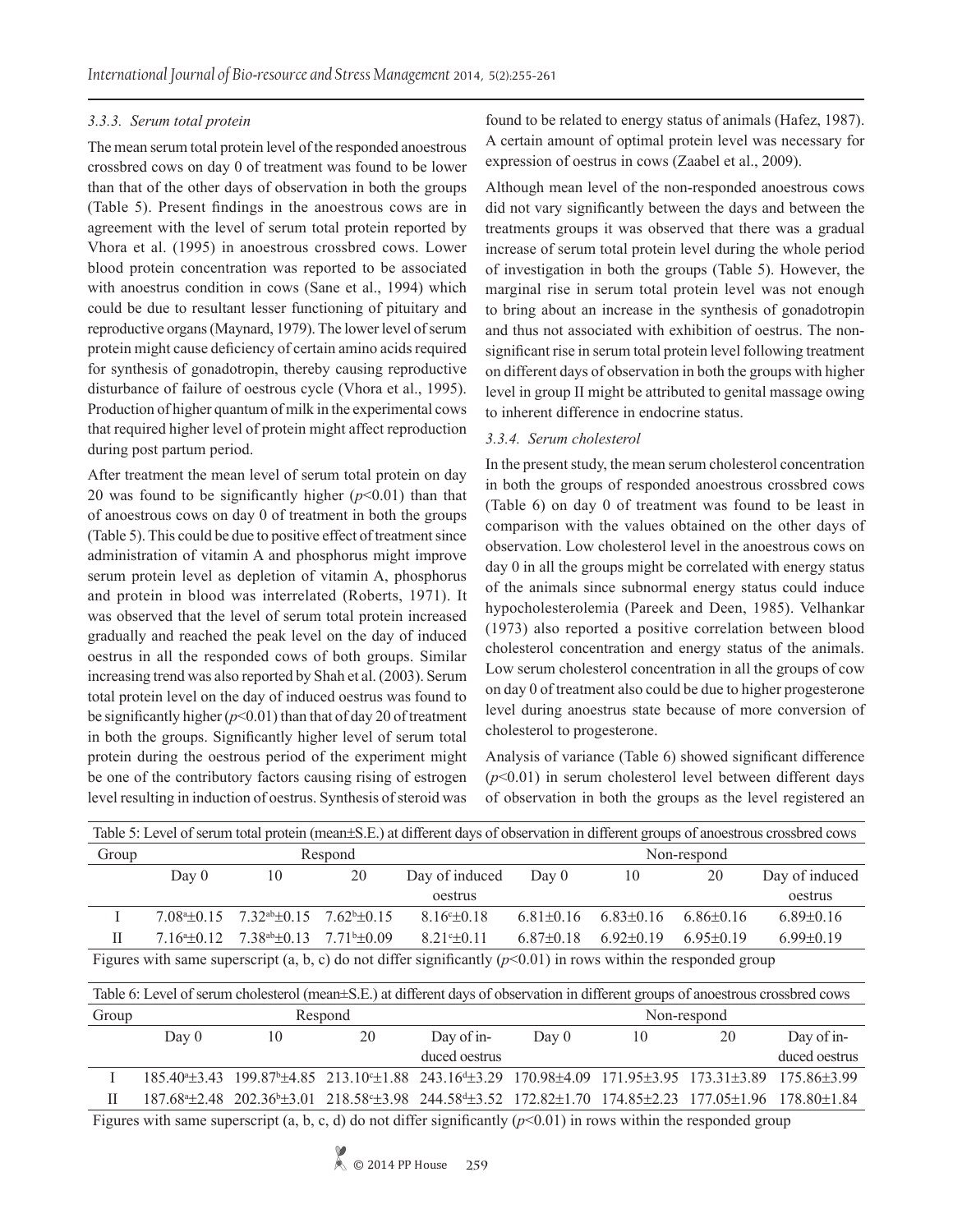increasing trend with increase in the period after treatment. Increase in the level of serum cholesterol after treatment was also observed in anoestrous cows that responded to treatment by Prasad et al. (1984). The serum cholesterol level was observed to be highest on the day of induced oestrus in both the groups which might be due to low progesterone concentration at oestrus because of minimal conversion of serum cholesterol to progesterone. Ahmed (1998) also reported significant higher level of serum cholesterol at induced oestrus than anoestrus in crossbred cows. Tandle et al. (1997) observed higher serum cholesterol level in cows during estrogen dominance at oestrus.

In the anoestrous crossbred cows that did not respond to treatment gradually increased mean serum cholesterol level was obtained on day 10, 20 and 30 of treatment although the increase was non-significant (Table 6). Similar non-significant post treatment increase in serum cholesterol level of anoestrous crossbred heifers was reported by Behera et al. (1993). The mean serum cholesterol level obtained in the non-responded cows of both the groups on different days of observation was lower than that found in anoestrous cows that responded to treatment. This might indicate difference in physiological status between two categories of animals, which could suggest that non-responded cows of the groups would require a different dosage of treatment regime. Present findings were also suggestive of lower energy status in anoestrous cows that did not respond to treatment.

## **4. Conclusion**

Based on percentage and interval of induction of oestrus, conception rate, signs of oestrus and concentration of serum calcium, inorganic phosphorous, total protein and cholesterol at induced oestrus, treatment of anoestrous crossbred cows with vitamin A and Tonophosphan was found to be effective. The efficacy of the treatment was higher when it was coupled with genital massage.

### **5. References**

- Ahmed, A.F., 1998. Therapeutic management of anoestrus in crossbred cattle with placentrex and Janova. M.V.Sc. Thesis, Assam Agricultural University, Khanapara, Guwahati, Assam, India.
- Bailey, T.L., Dascanio, J., Murphy, J., 1999. Analyzing reproductive records to improve dairy herd production. Veterinary Medicine 94, 269-276.
- Behera, B.K., Mohanty, B.N., Mohanty, D.N., Roy, S.K.H., 1993. Role of some minerals in delayed maturity of crossbred cattle. Indian Journal of Animal Reproduction 14(1), 27-29.
- Das, S., Basu, S., Sahoo, A.K., Sarkar, A.K., Pal, R.N., 2002.

Comparative study of certain serum macro- and microminerals in anoestrous and normal cycling crossbred cows. Indian Journal of Animal Health 41(2), 99-102.

- Dindorkar, C.V., Kohli, I.S., 1979. Variations in blood serum inorganic phosphorus, calcium and magnesium values of cattle having regular oestrous cycles and those in anestrum. Indian Journal of Animal Health 18, 25-27.
- Edwell, S.M., Slawomir, Z., Tomasz, J., 2004. Comparative study on the efficacy of hormonal and non hormonal treatment methods in ovarian function affected dairy cows. Bulletin Veterinary Institute of Pulawy. 48, 265- 267.
- Hafez, E.S.E., 1987. Reproduction in Farm Animals. 5<sup>th</sup> Ed., K. M. Varghese Publishing House, Bombay, 115, 85- 106, 95.
- Hazarika, J., 2001. Certain aspects of reproduction in crossbred cattle of Assam with special reference to anoestrus. M.V.Sc. Thesis, Assam Agricultural University, Khanapara, Guwahati.
- Hopkins, S.M., 1986. Bovine Anestrus. In: Morrow, D.A. et al. (Eds.), Current Therapy in Theriogenology. Vol. 2. W.B. Saunders Company, West Washington Square, Philadelphia, 247-249.
- Hurley, W.L., Doane, R.N., 1989. Recent development in roles of vitamins and minerals in reproduction. Journal of Dairy Science 72, 784-801.
- Kumar, S., 1986. Use of Tonophosphan (Sodium salt of 4-dimethyl-amino-2 methyl phenyl phosphinic acid) in treatment of anoestrous buffaloes. Indian Veterinary Medicine Journal 10(4), 228-229.
- Kutty, C.I., Ramachandran, K., 2003. Bovine infertility-a field oriented categorization based on investigation among crossbred cattle in a district of Kerala. Indian Journal of Animal Science 73(2), 35-37.
- Mathur, A.K., Srivastava, S., Tyagi, S., Mandal, D.K., 2005. Effect of vitamin A and mineral administration on the induction of oestrus in anoestrous Frieswal and Sahiwal heifers. Indian Journal of Animal Reproduction 26(1), 60-61.
- Maynard, L.A., 1979. The proteins and their metabolism. In: Maynard, L.A., Loosli, J.K., Hintz, H.F. and Warner, R.G. (Eds.), Animal Nutrition*.* 7th Edn. Tata McGraw-Hill Publishing Company Ltd., New Delhi, 178.
- McDonald, L.E., 1977. Reproductive patterns of cattle. In: Veterinary Endocrinology and Reproduction. 2nd Ed., Lea and Febiger, Philadelphia, 351-373.
- McDowell, L.R., 1985. Incidence of nutrient deficiencies and excesses in tropical regions and beneficial results of mineral supplementation. In: Nutrition of grazing ruminants in warm climates. Academic Press, Orlando, 359-377.